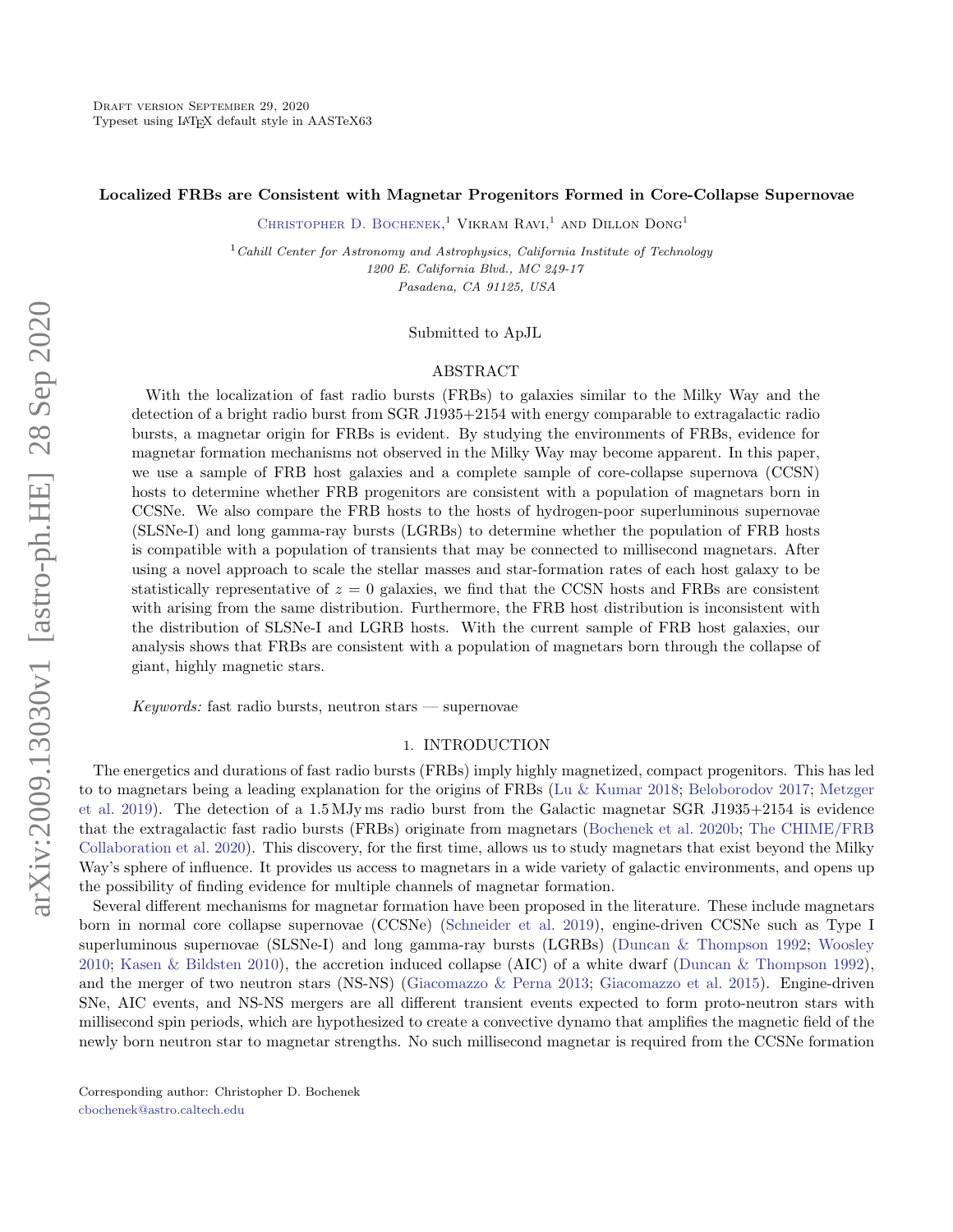## $2$  BOCHENEK ET AL.

channel (referred to as the "fossil field" channel), as the magnetar simply inherits its large magnetic field through conservation of magnetic flux from its progenitor star. Figure [1](#page-2-0) shows the sample of FRB hosts in relation to different transient events that may track different magnetar formation channels.

The Milky Way population of magnetars is consistent with being dominated by normal CCSNe and there is not significant evidence for other formation channels in the Milky Way. Of the magnetars and magnetar candidates in the Milky Way [\(Olausen & Kaspi](#page-8-9) [2014;](#page-8-9) [Esposito et al.](#page-8-10) [2020;](#page-8-10) [Tendulkar](#page-8-11) [2014\)](#page-8-11), 16 out of 30 are associated with a supernova remnant (SNR), massive star cluster, or star forming region. When restricted to the population of magnetars with a characteristic age < 10 kyr, a population for which a SNR is less likely to have dissipated and that has not had a significant amount of time to travel far away from its birth location, 12 out of 16 magnetars are associated with these objects. There is no indication that the Galactic magnetars originate from a special type of SN, favoring a "fossil field" origin for their strong magnetic fields [\(Schneider et al.](#page-8-3) [2019\)](#page-8-3). In an explosion driven by a magnetar engine, excess kinetic energy would be injected into the SNR from the spin-down of the magnetar, which would be observable at late times. However, the population of SNRs associated with magnetars does not appear different than the general population of SNRs in the Milky Way [\(Zhou et al.](#page-8-12) [2019\)](#page-8-12). The millisecond magnetar hypothesis also predicts large kick velocities of order  $10^3 \text{ km s}^{-1}$  [\(Duncan & Thompson](#page-8-4) [1992\)](#page-8-4). However, the distribution of magnetar kick velocities is similar to that of the general NS population [\(Tendulkar](#page-8-11) [2014;](#page-8-11) [Deller et al.](#page-8-13) [2012;](#page-8-13) [Ding et al.](#page-8-14) [2020\)](#page-8-14). In addition, there is evidence that the stellar progenitors of magnetars span a wide range of masses [\(Muno et al.](#page-8-15) [2006;](#page-8-15) [Zhou et al.](#page-8-12) [2019\)](#page-8-12), while the progenitors of engine-driven explosions are likely more massive than a typical CCSN [\(Blanchard et al.](#page-7-2) [2020\)](#page-7-2).

However, the most promising explanation for the rare SLSN-I explosions is an engine driven explosion powered by a millisecond magnetar [\(Woosley](#page-8-5) [2010;](#page-8-5) [Kasen & Bildsten](#page-8-6) [2010\)](#page-8-6), as predicted by [Duncan & Thompson](#page-8-4) [\(1992\)](#page-8-4). Therefore, there is some evidence that there may be differences between the Galactic population of magnetars and the extragalactic population of magnetar. SLSNe-I are typically found in star forming regions of metal-poor dwarf galaxies, an environment that does not exist in the Milky Way [\(Lunnan et al.](#page-8-16) [2015\)](#page-8-16). If a metal-poor environment with many highly massive stars is required to form millisecond magnetars in SLSNe-I, this (together with the low SLSN-I rate; [Quimby et al.](#page-8-17) [2013\)](#page-8-17) would naturally explain them not being found in the Milky Way.

Additionally, the Milky Way magnetar population does not appear to predominantly arise in AIC events or NS-NS mergers. These events track the stellar mass of a galaxy, while CCSNe track the star formation of a galaxy. The fraction of local-universe stellar mass contained in the Milky Way is approximately equal to the fraction of local-universe star formation occurring in the Milky Way [\(Salim et al.](#page-8-18) [2007;](#page-8-18) [Karachentsev & Telikova](#page-8-19) [2018;](#page-8-19) [Bochenek et al.](#page-7-3) [2020a\)](#page-7-3). Therefore, if AIC or NS-NS mergers were as efficient at making magnetars as CCSNe, we would expect approximately half the magnetars in the Milky Way to be consistent with originating from AIC or NS-NS mergers. If this were true, due to the high kick velocities and long merger timescales of NS-NS mergers, we would expect to find a population of magnetars that is far away from the Galactic plane. If AIC is an efficient formation channel for magnetars, we would expect a large population of magnetars that are spatially uncorrelated with Galactic star-forming regions. Given that approximately 75% of young Galactic magnetars are associated with star formation, we would expect magnetars born in AIC or NS-NS mergers to make up no more than 25% of the extragalactic magnetar population. Furthermore, given that the volumetric rates of SLSNe-I [\(Quimby et al.](#page-8-17) [2013\)](#page-8-17) and NS-NS mergers [\(Abbott et al.](#page-7-4) [2017\)](#page-7-4) are much lower than the magnetar birth rate [\(Keane & Kramer](#page-8-20) [2008\)](#page-8-20), these channels cannot dominate the extragalactic magnetar population.

[Giacomazzo & Perna](#page-8-7) [\(2013\)](#page-8-7) show that one possible outcome of a NS-NS merger is a stable, more massive NS. [Giacomazzo et al.](#page-8-8) [\(2015\)](#page-8-8) go on to show that the magnetic field of that stable NS can be amplified through a dynamo driven by internal turbulence. The signature of this population would be extragalactic magnetars with large offsets from their host galaxies and an association of extragalactic magnetars with massive quiescent galaxies. The host galaxies of these magnetars would have similar characteristics to the hosts of short gamma-ray bursts (SGRBs).

The accretion induced collapse of a white dwarf can produce the convective dynamo described in [Duncan & Thompson](#page-8-4) [\(1992\)](#page-8-4), amplifying the magnetic field of the newly born millisecond neutron star to magnetar strengths. AIC of a white dwarf can occur in several different ways, all of them involving an oxygen/neon white dwarf (ONe WD). An ONe WD can merge with another WD, or it can accrete material from a wide variety of companion stars, including AGB stars, helium giant stars, helium main sequence stars, red giant stars, or main sequence stars. [Ruiter et al.](#page-8-21) [\(2019\)](#page-8-21) explore the binary evolution of each of these pathways and predict delay time distributions for each of them. The signature of this formation channel would be a population of magnetars roughly consistent with the mass distribution of their host galaxies, and a large fraction would occur in quiescent galaxies. [Margalit et al.](#page-8-22) [\(2019\)](#page-8-22) approximate this population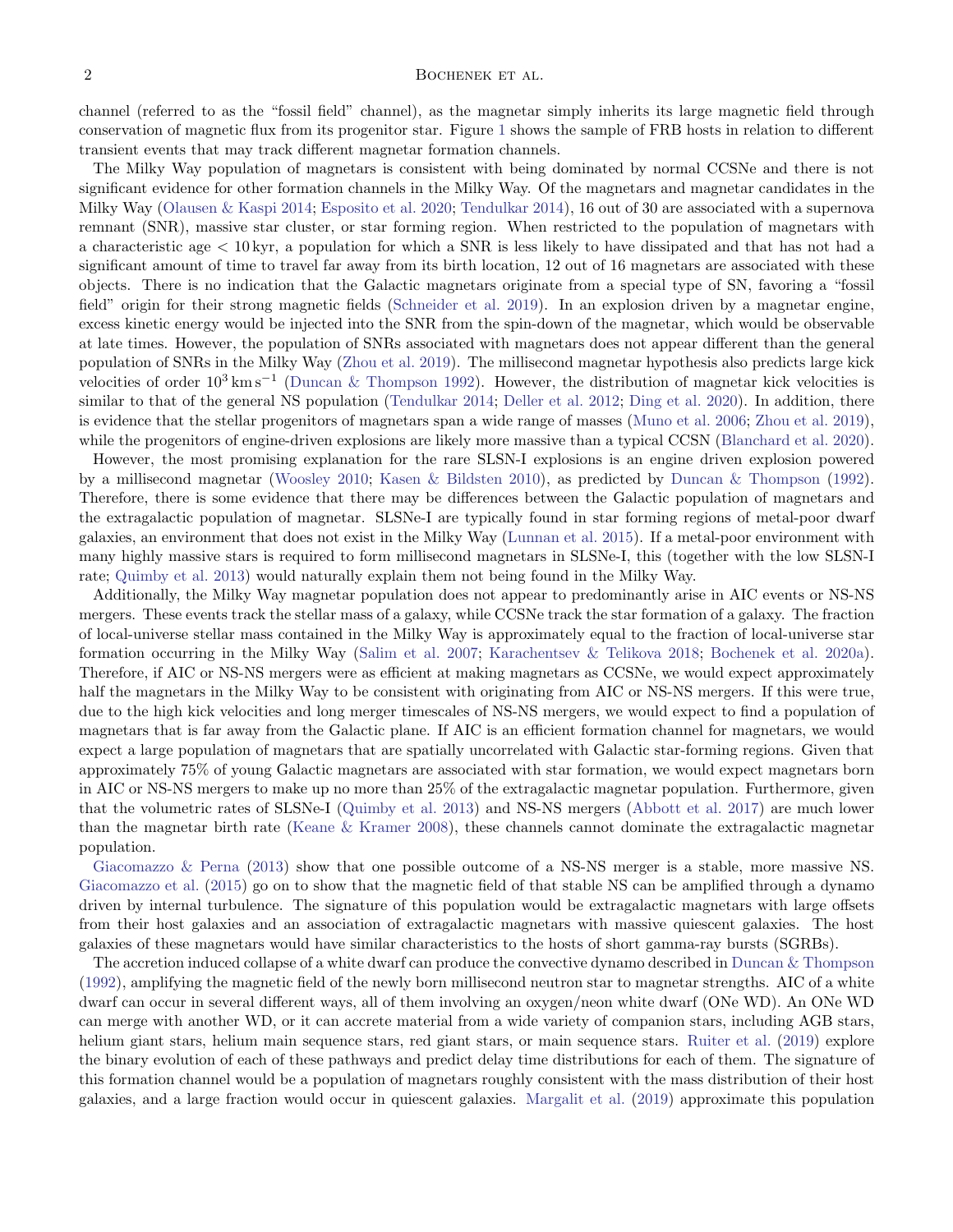

<span id="page-2-0"></span>Figure 1. The star-formation rates and stellar masses of the hosts of a variety of different astrophysical transients that may correspond to evidence of different magnetar formation channels. The dark blue stars represent the nonrepeating FRBs while the orange stars represent the repeating FRBs. The light grey dots represent CCSNe in the GSWLC footprint with  $z < 0.3$ , while the dark grey dots represent type Ia SNe with the same selection criteria. The CCSNe may track magnetars born through the fossil-field channel, while the Type Ia SNe may track millisecond magnetars born through AIC [\(Margalit et al.](#page-8-22) [2019\)](#page-8-22). The open yellow circles are SLSNe-I [\(Perley et al.](#page-8-23) [2016\)](#page-8-23), while the open blue crosses represent long gamma-ray bursts (LGRBs) [\(Levesque et al.](#page-8-24) [2010\)](#page-8-24). These hosts may be representative of FRBs born as millisecond magnetars in engine-driven SNe. The short gamma-ray bursts are shown as open purple triangles [\(Berger](#page-7-5) [2014\)](#page-7-5) and may track millisecond magnetars born through NS-NS mergers.

by assuming that the host galaxy properties are similar to that of Type Ia SNe. [Margalit et al.](#page-8-22) [\(2019\)](#page-8-22) also show that FRB 180924 [\(Bannister et al.](#page-7-6) [2019\)](#page-7-6) is consistent with a magnetar born in a NS-NS merger or AIC event.

To date, there are 12 FRBs with secure host galaxy associations. In this paper, we use this sample to explore the possibility that there are multiple FRB progenitor channels. To test this possibility, we first need to check if FRB host galaxies are consistent with the expected hosts of the dominant magnetar formation channel in the Milky Way. One compelling way to understand this test, and analyses of FRB host galaxies more generally, is as a search for evidence of alternative magnetar formation channels. In Section 2, we describe our sample of FRB hosts, as well as the sample of CCSN, LGRB, and SLSN-I hosts we compare them to. We also describe a novel technique for comparing different samples of transient host galaxies that corrects for the fact that the underlying distribution of galaxies that different transients are sampled from is evolving with cosmic time. In Section 3, we will compare the population of FRB hosts to the transient hosts to test the hypothesis that other magnetar formation channels are needed to explain the hosts of FRBs. In Section 4, we discuss caveats to this work, and comparable studies, and conclude in Section 5.

2. CCSN, SLSNE-I, LGRB, AND FRB HOST SAMPLES

2.1. CCSN Host Sample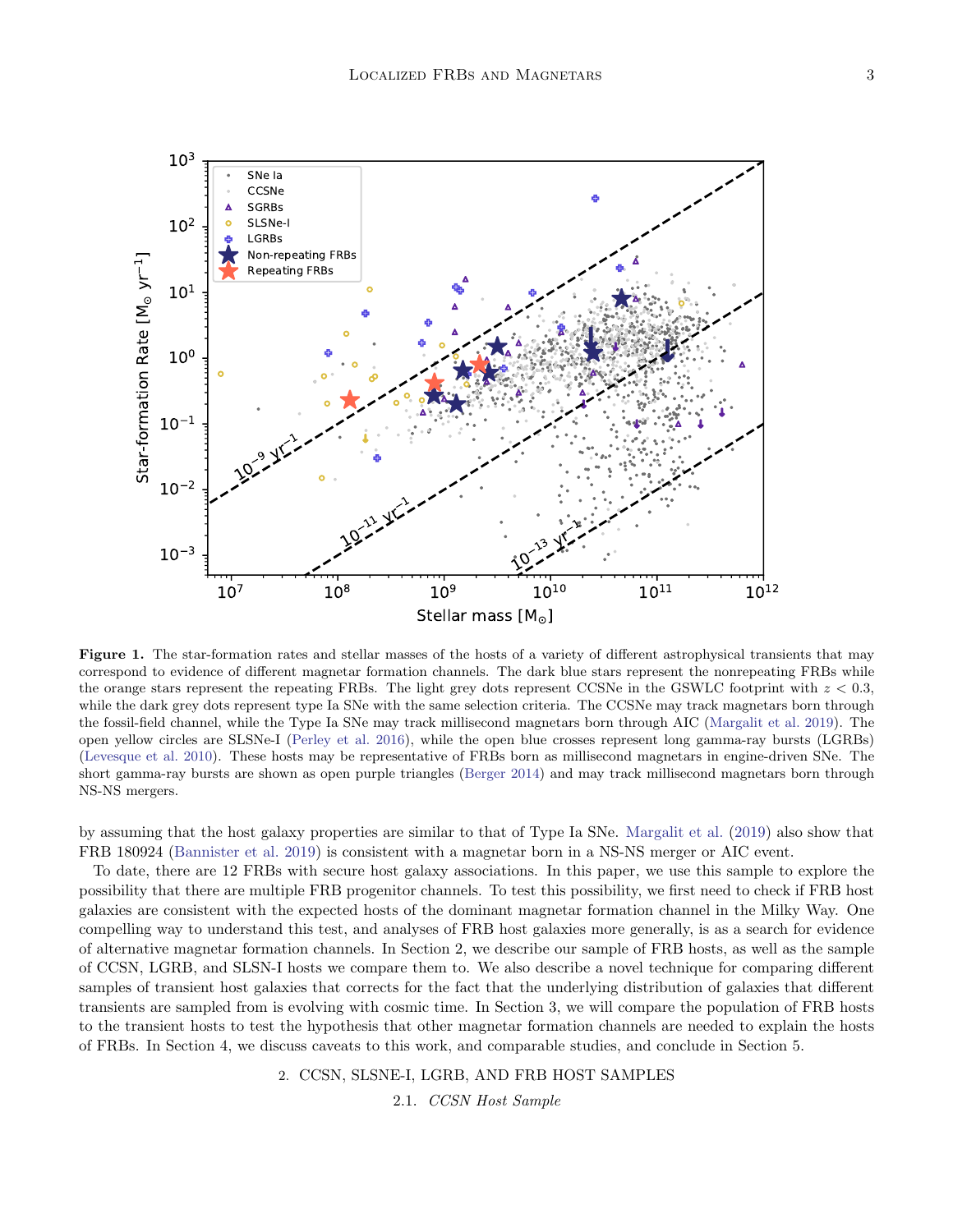

<span id="page-3-0"></span>Figure 2. Left: The distribution of two different samples of CCSN hosts in SFR and stellar mass. The maroon dots correspond to CCSNe in the Open Supernova Catalog cross-matched with GSWLC galaxies, representing an incomplete sample of CCSN hosts. The blue triangles correspond to the hosts of the complete sample of CCSN hosts in TP19 that have been scaled to be representative of  $z = 0$  galaxies. Right: The dark blue dots correspond to the stellar masses and SFRs of FRB hosts without scaling them to be representative of  $z = 0$  galaxies, while the brown triangles correspond to the same FRB hosts scaled to be representative of  $z = 0$  galaxies. A dashed line connects each FRB in one sample to itself in the other sample. The blue contour plot is the kernel density estimate of the distribution of TP19 CCSN hosts, where the contours are logarithmically spaced across two orders of magnitude in probability.

We use the sample of CCSNe published in [Taggart & Perley](#page-8-25) [\(2019\)](#page-8-25), henceforth referred to as TP19. This sample contains objects classified as Type II, Type IIP, Type IIb, Type Ib/Ic, Type IIn/Ibn, as well as two Type Ic-BL SNe. This sample of CCSNe is selected from the ASAS-SN supernova sample [\(Holoien et al.](#page-8-26) [2019\)](#page-8-26), an unbiased, magnitude limited survey. Given that ASAS-SN is a shallow survey, this sample has a median redshift of 0.014. The fact that this sample is at such low redshift means the host galaxy of every supernova has been identified, regardless of how small it is.

The stellar masses and SFRs of this sample were derived from fitting the spectral energy distribution (SED) from the UV to NIR of each galaxy. If the SED had sufficiently blue colors and a spectrum was available, the luminosities of  $H\alpha$  and [OII] were also included in the fit. The left panel of Figure [2](#page-3-0) shows the distribution in stellar mass and SFR of the CCSN in TP19 and all CCSNe in the Open Supernova Catalog [\(Guillochon et al.](#page-8-27) [2017\)](#page-8-27) with  $z < 0.3$ cross-matched with the GWSLC galaxy catalog [\(Salim et al.](#page-8-28) [2016\)](#page-8-28), which covers 90% of the Sloan Digital Sky Survey (SDSS) footprint. There is a clear bias towards large hosts in the OSC due to the incompleteness of SDSS at low stellar masses, demonstrating the need for the complete sample of TP19.

#### 2.2. SLSNe-I and LGRB host samples

We use the sample of confirmed SLSNe-I and LGRBs from TP19. This sample is restricted to  $z < 0.3$  and contains only LGRBs with associated SNe Ic-BL and LGRBs with deep limits on a SN counterpart. The stellar masses and SFRs of this sample were derived from fitting the spectral energy distribution (SED) from the UV to NIR of each galaxy.

### 2.3. FRB Host Sample

We use the twelve published FRBs with host galaxies as our sample of FRB hosts [\(Bassa et al.](#page-7-7) [2017;](#page-7-7) [Bannister](#page-7-6) [et al.](#page-7-6) [2019;](#page-7-6) [Prochaska et al.](#page-8-29) [2019;](#page-8-29) [Ravi et al.](#page-8-30) [2019;](#page-8-30) [Marcote et al.](#page-8-31) [2020;](#page-8-31) [Macquart et al.](#page-8-32) [2020;](#page-8-32) [Heintz et al.](#page-8-33) [2020\)](#page-8-33). The redshifts of these FRBs range from  $z = 0.034$  to  $z = 0.66$ . Each of these galaxies has a published stellar mass and star-formation rate (SFR), with the exception of FRB 180916.J0158+65 [\(Marcote et al.](#page-8-31) [2020\)](#page-8-31). Pending a more detailed analysis, we use the star-formation surface density reported in [Marcote et al.](#page-8-31) [\(2020\)](#page-8-31) to integrate over the area of the galaxy and estimate a SFR of 0.8 M<sub>☉</sub>  $yr^{-1}$  for the host of FRB 180916.J0158+65.

Two of the FRB hosts only report upper limits on the SFR [\(Bannister et al.](#page-7-6) [2019;](#page-7-6) [Ravi et al.](#page-8-30) [2019\)](#page-8-30) due to contamination of  $H\alpha$  from an ionizing continuum that is harder than typical star-forming galaxies. These upper limits are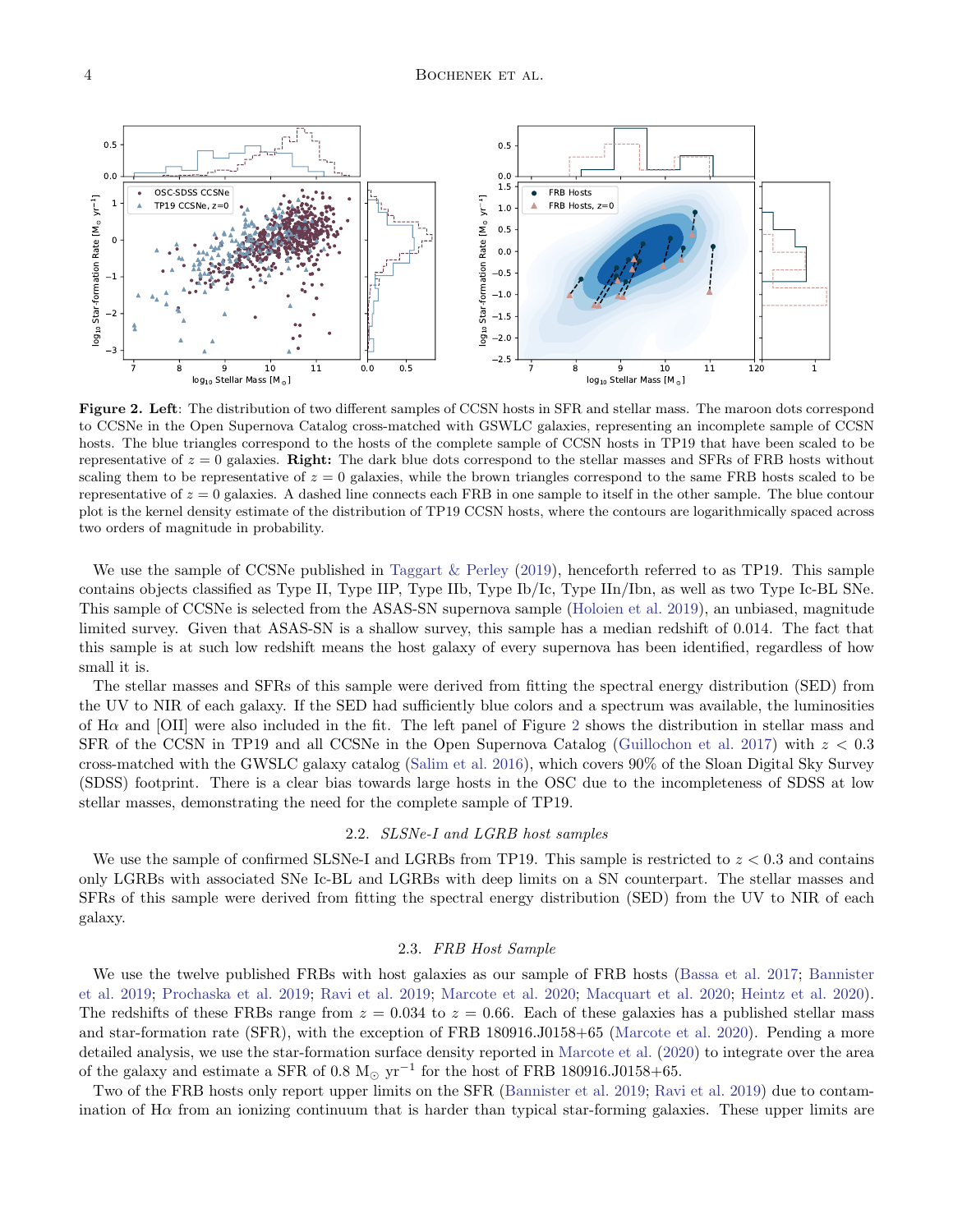consistent with the SFRs inferred from their H $\alpha$  luminosity and [OII] luminosity for FRB 180924 and FRB 190523, respectively. We choose to treat these upper limits on the SFR as the true value, as this contamination is unlikely to be recognized in the CCSN sample, given that most of the CCSN hosts do not have spectra  $(TP19)^1$  $(TP19)^1$  $(TP19)^1$ .

We note that this sample includes three FRBs that are known to repeat [\(Bassa et al.](#page-7-7) [2017;](#page-7-7) [Marcote et al.](#page-8-31) [2020;](#page-8-31) [Kumar et al.](#page-8-34) [2020\)](#page-8-34) and nine FRBs that were localized as one-off events and are not known to repeat [\(Bannister et al.](#page-7-6) [2019;](#page-7-6) [Ravi et al.](#page-8-30) [2019;](#page-8-30) [Prochaska et al.](#page-8-29) [2019;](#page-8-29) [Macquart et al.](#page-8-32) [2020;](#page-8-32) [Heintz et al.](#page-8-33) [2020\)](#page-8-33). It is possible that if repeating and nonrepeating FRBs are two distinct classes, the fact that two different localization strategies were used could introduce bias in the FRB host distribution. However, in the absence of evidence that these two FRB populations represent different progenitor classes [\(Ravi](#page-8-35) [2019\)](#page-8-35), we combine both the repeating FRBs and nonrepeating FRBs into one sample.

# 2.4. Correcting for an evolving galaxy distribution

When determining whether two populations of transient host galaxies are consistent with each other, it is important to keep in mind that the underlying distribution of galaxies and the location of star formation in the universe is evolving. A sample of star-forming galaxies at high redshift will preferentially have higher SFRs and masses than a sample of star-forming galaxies at  $z = 0$ . When searching for evidence of alternate magnetar formation channels using events at a variety of redshifts, one is interested not in SFRs and stellar masses of FRB hosts themselves, but rather where they lie in relation to the distribution of star-formation at these different redshifts. We refer to the location of a sample of transient hosts in relation to the distribution of star formation as the sampling function. Without taking the evolution of the star-formation distribution into account, it is possible to mistake the bias towards higher SFRs at higher redshifts for an intrinsic difference in the hosts of FRBs and CCSNe.

For each sample of host galaxies, we correct for the evolution of star formation with cosmic time by scaling the masses and SFRs of each transient so that the statistical properties of each sample is representative of galaxies at  $z = 0$ . To do this, we conserve the p-values in both stellar mass and SFR relative to the distribution of star-forming galaxies at the redshift of the transient and  $z = 0$ . The distribution of star-formation as a function of stellar mass at a particular redshift is given in Equation [1,](#page-4-1) where  $\frac{dn(z)}{dM}$  is the mass function of star-forming galaxies,  $S_0(M_*, z)$  is the median SFR as a function of M<sup>∗</sup> and z (known as the star-forming main sequence), and k is a normalization factor such that  $\int p_z(M_*)dM_* = 1$ . Given that star-forming galaxies are log-normally distributed about  $S_0(M_*, z)$  and the scatter is constant with stellar mass [\(Speagle et al.](#page-8-36) [2014\)](#page-8-36), this normalization also accounts for the difference between the median and mean of a log-normal distribution.

<span id="page-4-1"></span>
$$
p_z(M_*) = k \frac{dn(M_*, z)}{dM} S_0(M_*, z)
$$
\n(1)

First, we need to account for the fact that at lower redshifts, sampling functions that simply track star formation are more likely at lower redshifts to produce transients in smaller galaxies than higher redshifts. We adjust the stellar mass of each galaxy so that  $\int_0^{M_0} p_{z=0}(M_*) dM_* = \int_0^{M_{z_t}} p_{z=z_t}(M_*) dM_*$ , where  $p_z(M_*)$  is given by Equation [1,](#page-4-1)  $M_0$  is the mass of that galaxy at  $z = 0$ ,  $z_t$  is the redshift of the transient, and  $M_z$  is the mass of that galaxy at the redshift of the transient. This adjusted mass represents the equivalent mass at  $z = 0$  that is selected by the sampling function at  $z = z_t$ . [Moustakas et al.](#page-8-37) [\(2013\)](#page-8-37) show there is no significant evolution in the number density of star-forming galaxies between  $z = 0$  and  $z = 0.65$ , the redshift range of interest, so we ignore this redshift dependence. To find  $\frac{dn(M_*,z)}{dM}$ , we fit the Schechter function in Equation [2,](#page-4-2) where  $M_c$  is the cutoff stellar mass,  $\phi_0$  is the normalization, and  $\Gamma$  is the power-law index, to the number densities of star-forming galaxies between  $z = 0.2$  and  $z = 0.3$  reported in [Moustakas](#page-8-37) [et al.](#page-8-37) [\(2013\)](#page-8-37).

<span id="page-4-2"></span>
$$
\log_{10} \frac{dn(M_*,z)}{dM_*} = \phi_0 - M_c + \Gamma(M_* - M_c) - 10^{M_* - M_c} \log_{10}(e)
$$
\n(2)

To perform the fitting, we drew  $10^3$  realizations of the data assuming a split Gaussian uncertainty. We find the median parameters and  $1\sigma$  distributions of the fit are  $M_0 = 10.6 \pm 0.2$ ,  $\phi_0 = 8.34^{+.03}_{-.05}$ , and  $\Gamma = -0.1^{+.09}_{-.25}$ . For  $S_0$ , we used the "preferred fit" SFR-stellar mass relationship at redshift z published in [Speagle et al.](#page-8-36) [\(2014\)](#page-8-36). We compute  $p_z(M_*)$ between  $10^{6.5}$  M<sub> $\odot$ </sub> and  $10^{12}$  M<sub> $\odot$ </sub>.

<span id="page-4-0"></span><sup>&</sup>lt;sup>1</sup> We do not use the revised SFR for the FRB 190523 host from [Heintz et al.](#page-8-33) [\(2020\)](#page-8-33). The photometry of the FRB 190523 host was fitted by [Ravi et al.](#page-8-30) [\(2019\)](#page-8-30) to a stellar population synthesis model that yielded an SFR measurement consistent with the reported upper limit from spectroscopy. Additionally, [Heintz et al.](#page-8-33) [\(2020\)](#page-8-33) did not account for dust extinction of the H $\beta$  line.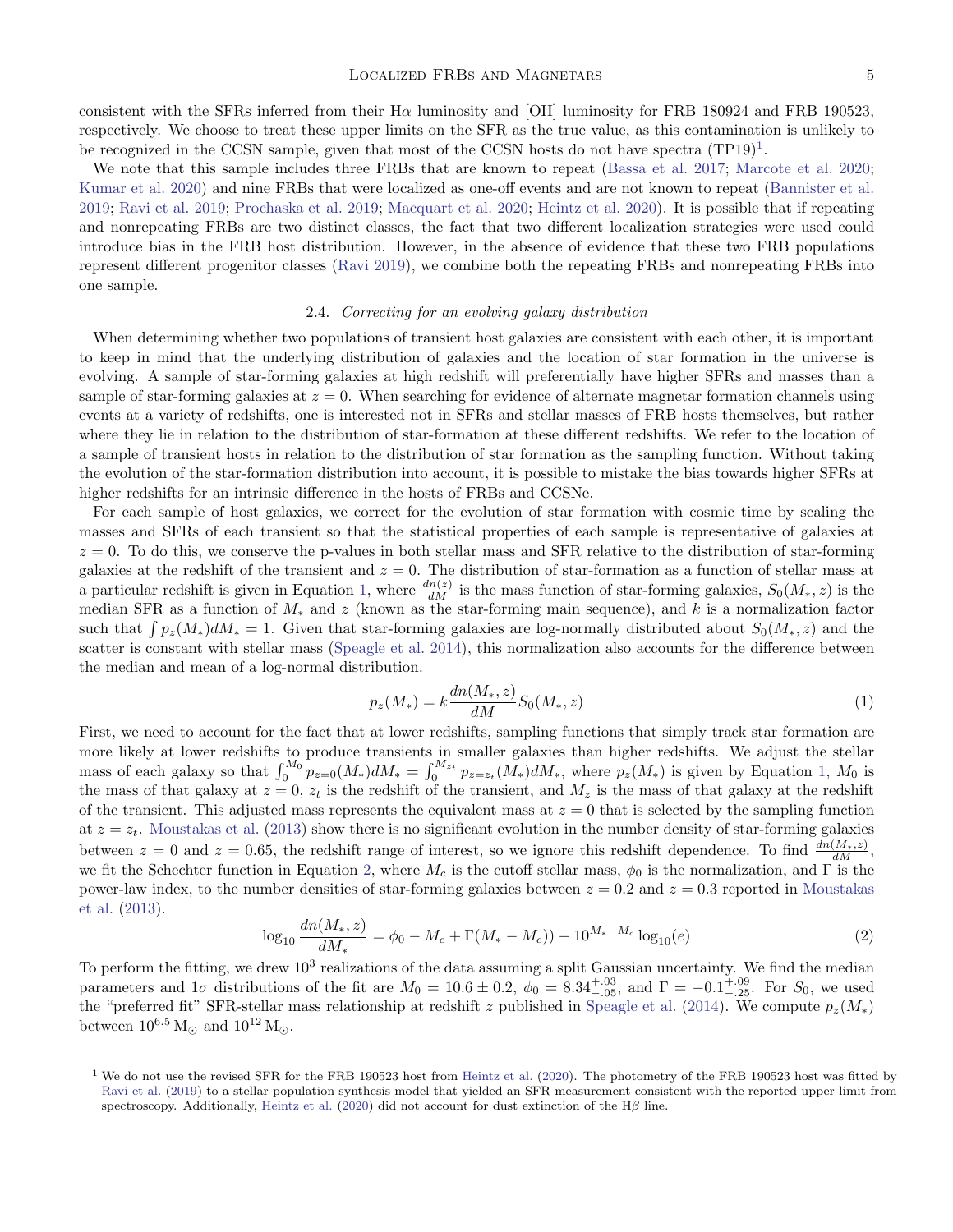|                             |          | $M_*$ p-value SFR p-value SSFR p-value KDE p-value |        |
|-----------------------------|----------|----------------------------------------------------|--------|
| $CCSN–FRB$   >.25           | $.035\,$ | .14                                                | .546   |
| LGRB-FRB $\vert .022 \vert$ | > 25     | .027                                               | .054   |
| SLSNe-I-FRB $ $ <0.001      | > 0.25   | $<$ 0.001                                          | <.0001 |

<span id="page-5-0"></span>Table 1. This table shows the results of the various statistical tests performed to determine if two host galaxy samples are consistent with each other. We report Anderson-Darling p-values of the cumulative distributions in stellar mass, SFR, and sSFR between the samples and the p-value corresponding to the likelihood of randomly drawing a less probable sample than the FRB hosts from the kernel density estimate of the type of the hosts of the transient being compared to FRBs. Significant results are highlighted in bold.

Once we have determined the equivalent stellar mass of the galaxy at  $z = 0$ , we then utilize the fact that star-forming galaxies are log-normally distributed about the star-forming main sequence and the scatter about the star-forming main sequence does not evolve with redshift [\(Speagle et al.](#page-8-36) [2014\)](#page-8-36). To scale the SFRs to be representative of  $z = 0$ galaxies, we ensure that the host of the transient is the same number of standard deviations away from the star-forming main sequence at  $z = z_t$  for  $M_* = M_z$  as at  $z = 0$  for  $M_* = M_0$ . The right panel of Figure [2](#page-3-0) shows the corrections made to each FRB host galaxy. By applying both of these corrections, each transient is corrected for the effects of how the distribution of star-formation changes with cosmic time, allowing direct comparison between two samples of transient host galaxies at various redshifts.

### 3. ARE FRB HOSTS SIMILAR TO CCSN/LGRB/SLSN-I HOSTS?

After we scale the distributions of FRB, CCSN, LGRB, and SLSN-I hosts to be statistically representative of  $z = 0$ galaxies, we compare each cumulative distribution in stellar mass, SFR, and specific star-formation rate (sSFR) to the FRB hosts. These distributions are shown in Figure [3.](#page-6-0) We use the k-sample Anderson-Darling test [\(Scholz & Stephens](#page-8-38) [1987\)](#page-8-38) to compare these distributions. Table [1](#page-5-0) shows the results of each test. While the FRB host and CCSN host stellar mass and sSFR distributions are not significantly different, the SFRs of CCSN appear systematically higher. The FRB host distribution is inconsistent with the SLSNe-I host distribution with high confidence. Furthermore, the FRB host distribution has significantly higher masses and lower sSFRs that the LGRB host distribution.

We use a kernel density estimator with Gaussian kernels of widths determined by Scott's rule [\(Scott](#page-8-39) [1992\)](#page-8-39) on the logarithmic distribution of stellar masses and SFRs of the CCSN sample to estimate the distribution of these hosts in the stellar mass-SFR plane. We then compute the likelihood of the FRB sample from this distribution and compare this to the likelihood of  $10^4$  random samples from this distribution. The random samples of this distribution resulted in a lower likelihood than the FRB hosts 54.6% of the time. Therefore, even though the SFRs of FRB hosts and CCSN hosts are significantly different (Figure [3;](#page-6-0) Table [1\)](#page-5-0), we contend that FRB hosts and CCSN hosts are nonetheless consistent with being drawn from the same distribution. As demonstrated above, the sSFRs of FRB hosts and CCSN hosts are consistent, and the two-dimensional test better captures the available information. We repeat this procedure, comparing the LGRB hosts and SLSNe-I hosts to the FRB sample. A sample of galaxies drawn from the LGRB and SLSNe-I distributions have likelihoods smaller than the likelihood of the FRB host distribution 5.4% and <0.01% of the time, respectively. These results are also summarized in Table [1](#page-5-0) Therefore, the hosts of FRBs are consistent with the CCSN host sample and marginally consistent with the LGRB hosts, but inconsistent with the SLSNe-I hosts. However, given that both the LGRB host stellar masses and SFRs are inconsistent with the FRBs, we disfavor a connection between FRBs and LGRBs.

## 4. IMPLICATIONS FOR FRB PROGENITORS AND MAGNETAR FORMATION

We have compared the host galaxies of FRBs to those of CCSNe, LGRBs, and SLSNe-I. Specifically, we considered the distributions of stellar masses and SFRs relative to the star-forming main sequence. We were motivated by the possibility of directly determining the origin and formation channels of FRB progenitors. We find that the host galaxies of FRBs are consistent with the host galaxies of CCSNe, but not with the hosts of LGRBs and SLSNe-I.

The short durations and energetics of FRBs imply that they must originate from highly magnetized compact objects. The hosts of FRBs span a wide variety of galaxies, from dwarf galaxies with high sSFRs [\(Bassa et al.](#page-7-7) [2017\)](#page-7-7), to massive starbursts [\(Heintz et al.](#page-8-33) [2020\)](#page-8-33), to massive galaxies with SFRs below the star-forming main sequence [\(Ravi et al.](#page-8-30) [2019\)](#page-8-30). A Galactic magnetar has also produced an FRB [\(Bochenek et al.](#page-7-1) [2020b;](#page-7-1) [The CHIME/FRB Collaboration et al.](#page-8-2) [2020\)](#page-8-2).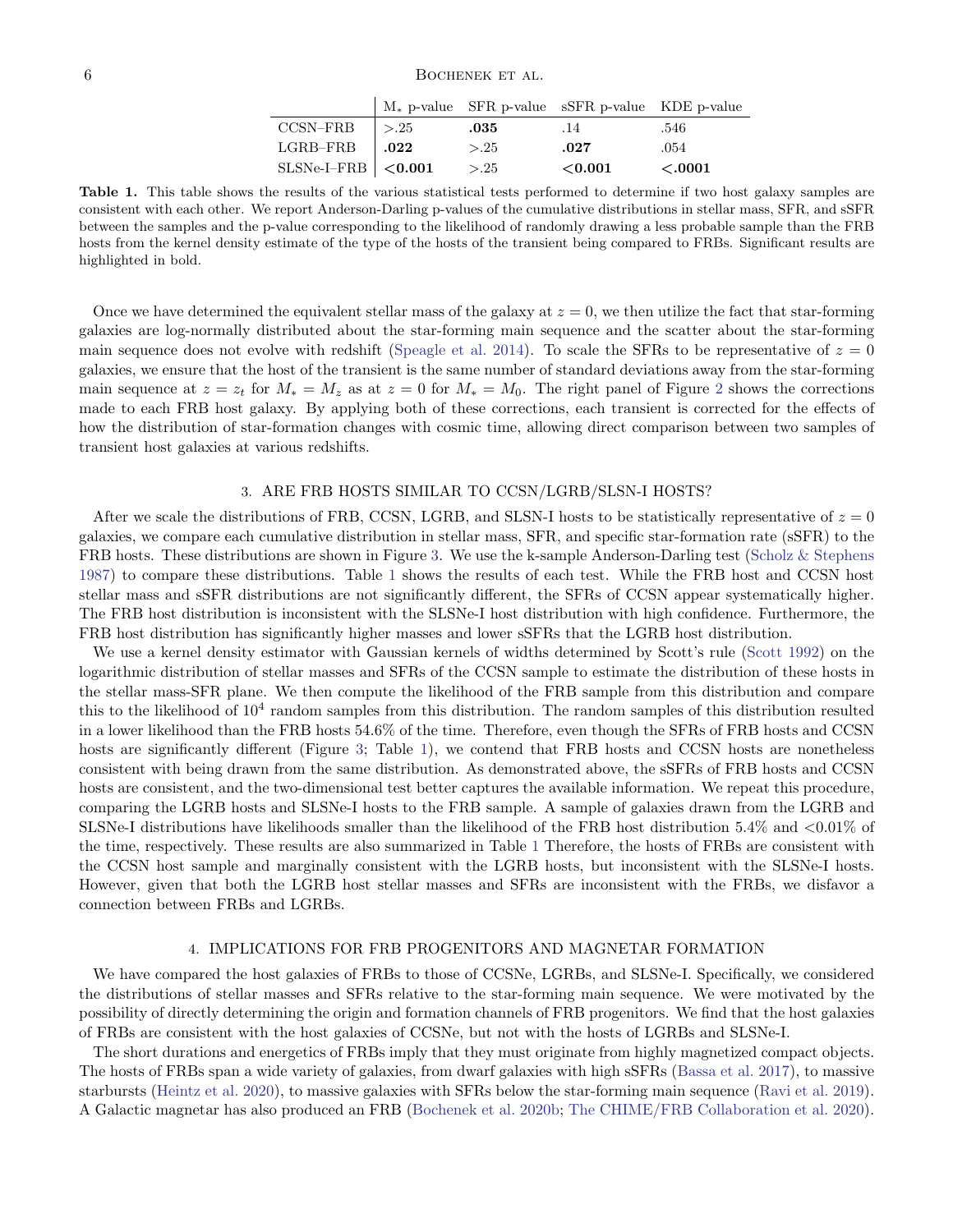

<span id="page-6-0"></span>Figure 3. Left: The cumulative distributions of stellar masses of CCSNe, LGRB, SLSNe-I, and FRB hosts that have all been scaled to be representative of  $z = 0$  galaxies and FRB hosts that have been scaled to be representative of  $z = 0$  galaxies. Middle: The cumulative distributions of SFRs of CCSNe, LGRB, SLSNe-I, and FRB hosts that have all been scaled to be representative of  $z = 0$  galaxies and FRB hosts that have been scaled to be representative of  $z = 0$  galaxies. Right: The cumulative distributions of sSFRs of CCSNe, LGRB, SLSNe-I, and FRB hosts that have all been scaled to be representative of  $z = 0$  galaxies and FRB hosts that have been scaled to be representative of  $z = 0$  galaxies.

All of these facts motivate the hypothesis that FRBs originate from magnetars like those found in the Milky Way. This origin is consistent with our results that the hosts of FRBs are consistent with being drawn from the same selection function as CCSNe, and inconsistent with the SLSN-I and LGRB hosts. Magnetars born in CCSNe that do not have central engines dominate the population of Milky Way magnetars. Therefore, if magnetars are the dominant FRB progenitor, and the Milky Way magnetar population is representative, their host galaxies should be consistent with the hosts of CCSNe.

However, we caution that there may be systematic biases in the FRB population. Massive galaxies with high SFRs often have all of their star formation concentrated in a small region with an incredibly dense interstellar medium. For example, M82 is a nearby massive starburst galaxy which has a central starburst of diameter 700 pc that contains nearly all the star formation, and thus magnetars formed through corresponding channels. Using the H53 $\alpha$  flux in this region [\(Puxley et al.](#page-8-40) [1989\)](#page-8-40), the volume-averaged electron density of this region is  $\sim 30 \text{ cm}^{-3}$ . An FRB from M82 could have a dispersion measure of  $10^4 \text{ pc cm}^{-3}$ , likely also implying scatter-broadening orders of magnitude larger than 1 ms, making an M82 FRB impossible to detect in most FRB surveys. Indeed, it may not be a coincidence that FRB 191001, which is in a galaxy of similar mass and SFR as M82, is located on the outskirts of its host [\(Heintz](#page-8-33) [et al.](#page-8-33) [2020\)](#page-8-33). This bias away from galaxies with high SFRs may help explain the apparent discrepancy in SFR, but consistency in sSFR, between the CCSN hosts and FRB hosts.

With a sample of only twelve FRBs, we are only sensitive to dominant populations. It is possible that magnetars born in AIC events are a sub-dominant contributor to the population. Evidence for this channel would be an overabundance of FRBs in massive, quiescent galaxies. Furthermore, it is possible that one magnetar formation channel is significantly more likely to produce an FRB-emitting magnetar, as magnetars whose magnetic fields are formed in different ways may also dissipate that magnetic energy in different ways. Indeed, the host of FRB 121102 is very similar to the hosts of SLSNe-I [\(Li & Zhang](#page-8-41) [2020\)](#page-8-41). Evidence for this hypothesis would be that repeating FRBs prefer galaxies with stellar masses  $< 10^9$  M<sub> $\odot$ </sub> with high sSFRs, and low metallicities. The data would prefer a second FRB progenitor if, for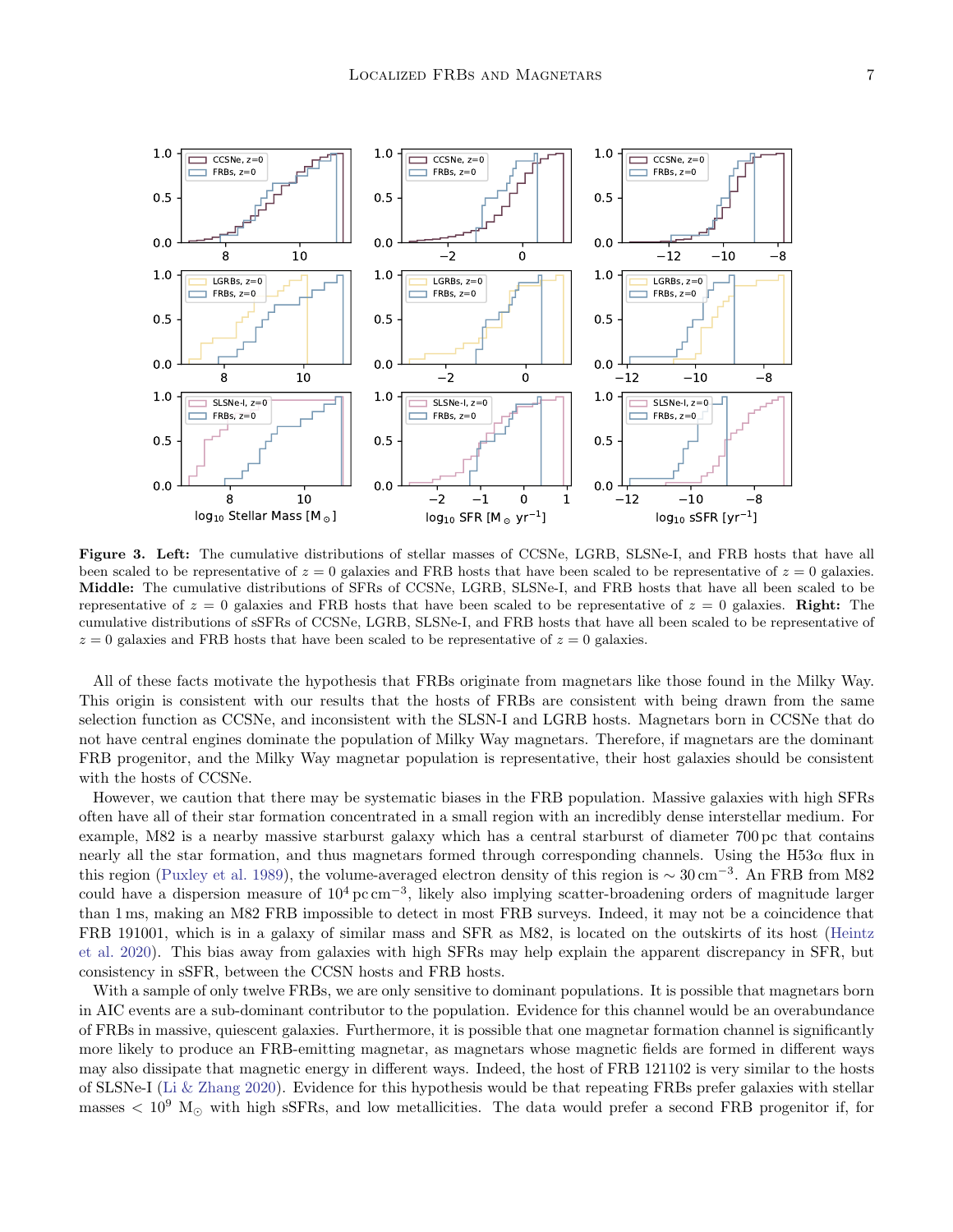## 8 BOCHENEK ET AL.

example, a larger sample of FRB hosts requires that most magnetars are born through AIC events, the birth-rate of magnetars born in engine-driven SNe is much larger than the SLSNe-I/LGRB volumetric rate, or a significant fraction of FRBs are offset from their hosts.

In this paper, we have also demonstrated that it is necessary to use complete samples of transients to compare to FRB hosts due to significant biases induced by the completeness of galaxy catalogs. This often implies using only transients with relatively low redshifts. We have also developed a novel technique for comparing FRB host galaxy samples to samples of transients at lower redshifts by correcting for the evolution of how star formation is distributed with cosmic time. The advantages of this approach are that it makes it possible to directly compare host galaxy samples that have different redshift distributions to ensure that any differences between populations are representative of the nature of the transient event, rather than galaxy evolution. However, more work is required to compare the FRB host galaxy sample to transient host samples that do not track star formation, such as Type Ia SNe and NS-NS mergers. To do this analysis, it is necessary to incorporate the evolution of the quiescent galaxy population as well. Furthermore, this approach does not allow for determination the FRB delay-time distribution, another crucial piece of the FRB progenitor puzzle.

In a similar study, [Safarzadeh et al.](#page-8-42) [\(2020\)](#page-8-42) compare the host-galaxy stellar masses, SFRs, and projected offset distributions of the [Heintz et al.](#page-8-33) [\(2020\)](#page-8-33) FRBs with a population synthesis model for magnetars. The model links all magnetars to ongoing star-formation, consistent with a CCSN progenitor channel. [Safarzadeh et al.](#page-8-42) [\(2020\)](#page-8-42) conclude that the FRB hosts do not track star-formation activity, and hence are inconsistent with a magnetar origin, although this conclusion is not supported by the offset distribution. Although our conclusions are similar regarding starformation alone, we come to a different conclusion regarding the overall consistency between FRB hosts and CCSN hosts. We argue that our results are more robust because: (i) we directly compare FRB hosts with a complete, observational sample of CCSN hosts, thus obviating the need to rely on untested population synthesis models; and (ii) we account for the two-dimensional distribution of host galaxies in star formation and stellar mass when reaching our final conclusion.

### 5. CONCLUSIONS

Using a novel approach for comparing two samples of transient host galaxies, we have determined that the current sample of FRB hosts is consistent with the hosts of CCSNe, and inconsistent with the hosts of SLSNe-I and LGRBs. This result is expected if magnetars similar to those in the Milky Way are responsible for the bulk of the FRB population. However, this result is limited by the current sample of FRB host galaxies. A larger sample of FRB hosts may turn up evidence for alternate magnetar formation channels or necessitate second progenitor for FRBs.

#### ACKNOWLEDGMENTS

This research was supported by the National Science Foundation under grant AST-1836018.

Software: Astropy [\(Astropy Collaboration et al.](#page-7-8) [2018\)](#page-7-8).

#### <span id="page-7-5"></span><span id="page-7-3"></span><span id="page-7-2"></span><span id="page-7-1"></span>REFERENCES

<span id="page-7-8"></span><span id="page-7-7"></span><span id="page-7-6"></span><span id="page-7-4"></span><span id="page-7-0"></span>

| Abbott, B. P., Abbott, R., Abbott, T. D., et al. 2017,                                                                 | Berger, E. 2014, ARA&A, 52, 43,                                                                                                                                                               |  |  |
|------------------------------------------------------------------------------------------------------------------------|-----------------------------------------------------------------------------------------------------------------------------------------------------------------------------------------------|--|--|
| PhRvL, 119, 161101,                                                                                                    | doi: $10.1146/annurev-astro-081913-035926$                                                                                                                                                    |  |  |
| doi: 10.1103/PhysRevLett.119.161101                                                                                    | Blanchard, P. K., Berger, E., Nicholl, M., & Villar, V. A.<br>2020, ApJ, 897, 114, doi: 10.3847/1538-4357/ab9638<br>Bochenek, C. D., McKenna, D. L., Belov, K. V., et al.                     |  |  |
| Astropy Collaboration, Price-Whelan, A. M., Sipőcz, B. M.,<br>et al. 2018, AJ, 156, 123, doi: 10.3847/1538-3881/aabc4f |                                                                                                                                                                                               |  |  |
| Bannister, K. W., Deller, A. T., Phillips, C., et al. 2019,<br>Science, 365, 565, doi: 10.1126/science.aaw5903         | 2020a, PASP, 132, 034202,<br>doi: 10.1088/1538-3873/ab63b3<br>Bochenek, C. D., Ravi, V., Belov, K. V., et al. 2020b, arXiv<br>e-prints, arXiv:2005.10828.<br>https://arxiv.org/abs/2005.10828 |  |  |
| Bassa, C. G., Tendulkar, S. P., Adams, E. A. K., et al.<br>2017, ApJ, 843, L8, doi: 10.3847/2041-8213/aa7a0c           |                                                                                                                                                                                               |  |  |
| Beloborodov, A. M. 2017, ApJL, 843, L26,<br>doi: $10.3847/2041 - 8213/aa78f3$                                          |                                                                                                                                                                                               |  |  |